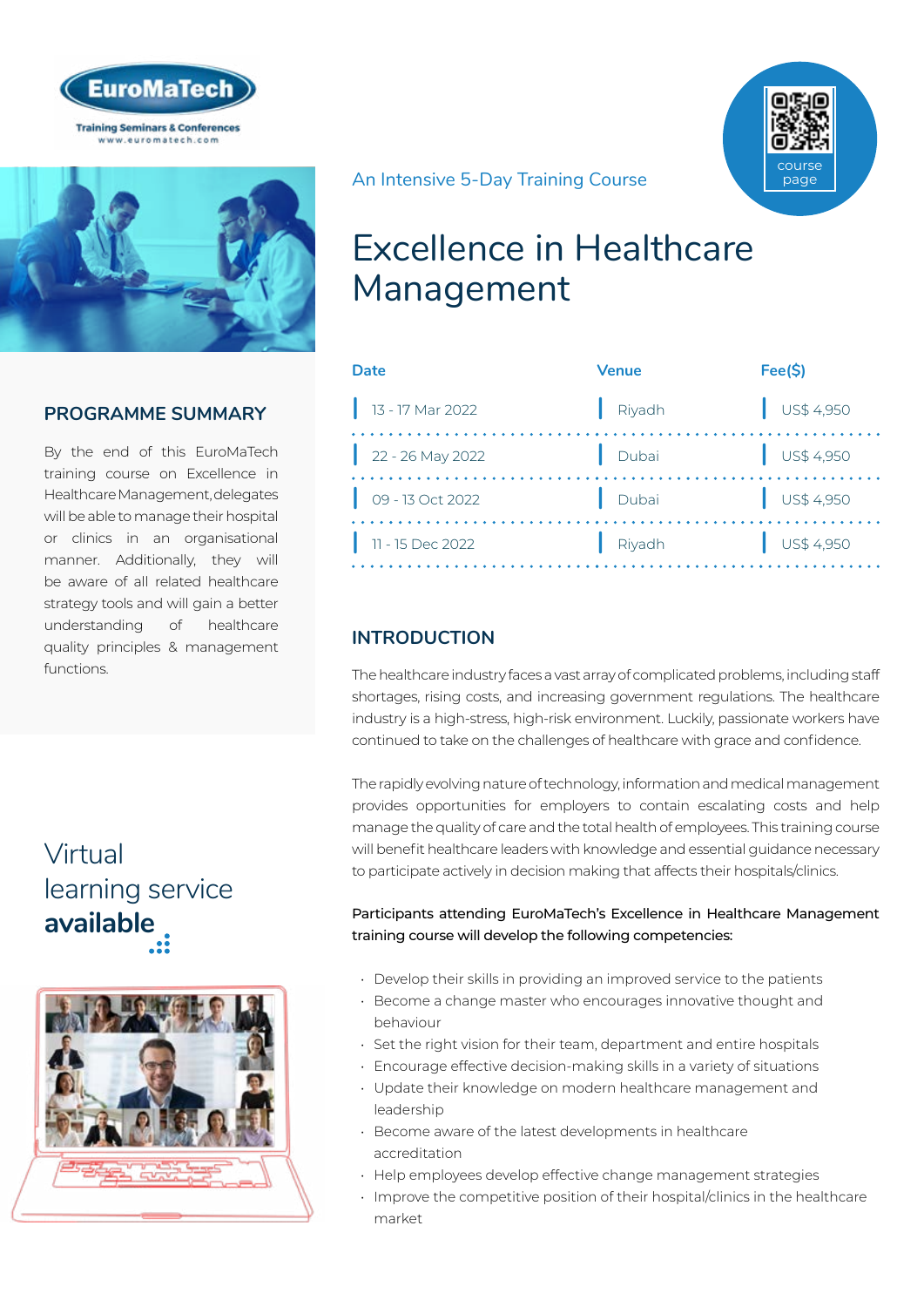## **TRAINING METHODOLOGY**

The Excellence in Healthcare Management training course will combine presentations with interactive practical exercises, supported by video materials, activities and case studies. Delegates will be encouraged to participate actively in this unique healthcare management course and discuss the particular needs of their business future.

## **In-house Training**

EuroMaTech is capable of conducting this training programme exclusively for your delegates. Please e-mail us on inhouse@euromatech.ae for further information and/or to receive a comprehensive proposal.

> **EuroMaTech ng Seminars & Confere**<br>ww.euromatech.com



**Email Address:** info@euromatech.ae

**Website:** www.euromatech.com

## **WHO SHOULD ATTEND**

The Excellence in Healthcare Management training course is specifically designed for those who seek to create the vision and the action plans of their organization for a better future business in healthcare and keep it safe from any future potential risk, specifically:

- Senior Management Team
- Healthcare Centre Owners
- Healthcare Managers
- Healthcare HR Professionals
- Healthcare Strategic Planners
- Healthcare Departments Heads
- Other Healthcare Professionals

## **PROGRAMME OBJECTIVES**

The objectives of EuroMaTech's Excellence in Healthcare Management training course are to enhance the healthcare management skills of the hospitals/ clinics in terms of organisation, human resources management, strategy tools, risk management, healthcare technology assessment & finance performance management. These include:

- Providing the participants with enhanced skills to manage and administer their hospitals/centres as well as prepare healthcare executives for executing related programs and overseeing improvement projects
- Assisting the participants to acquire advanced skills for organizational success, leadership, effectiveness and efficiency techniques, principles of management, creative problem solving, team building and financial management
- Gaining a better understanding of quality principles & management functions
- Providing training in the development & implementation of strategic planning

# **QUALITY CERTIFICATIONS & ACCREDITATIONS**

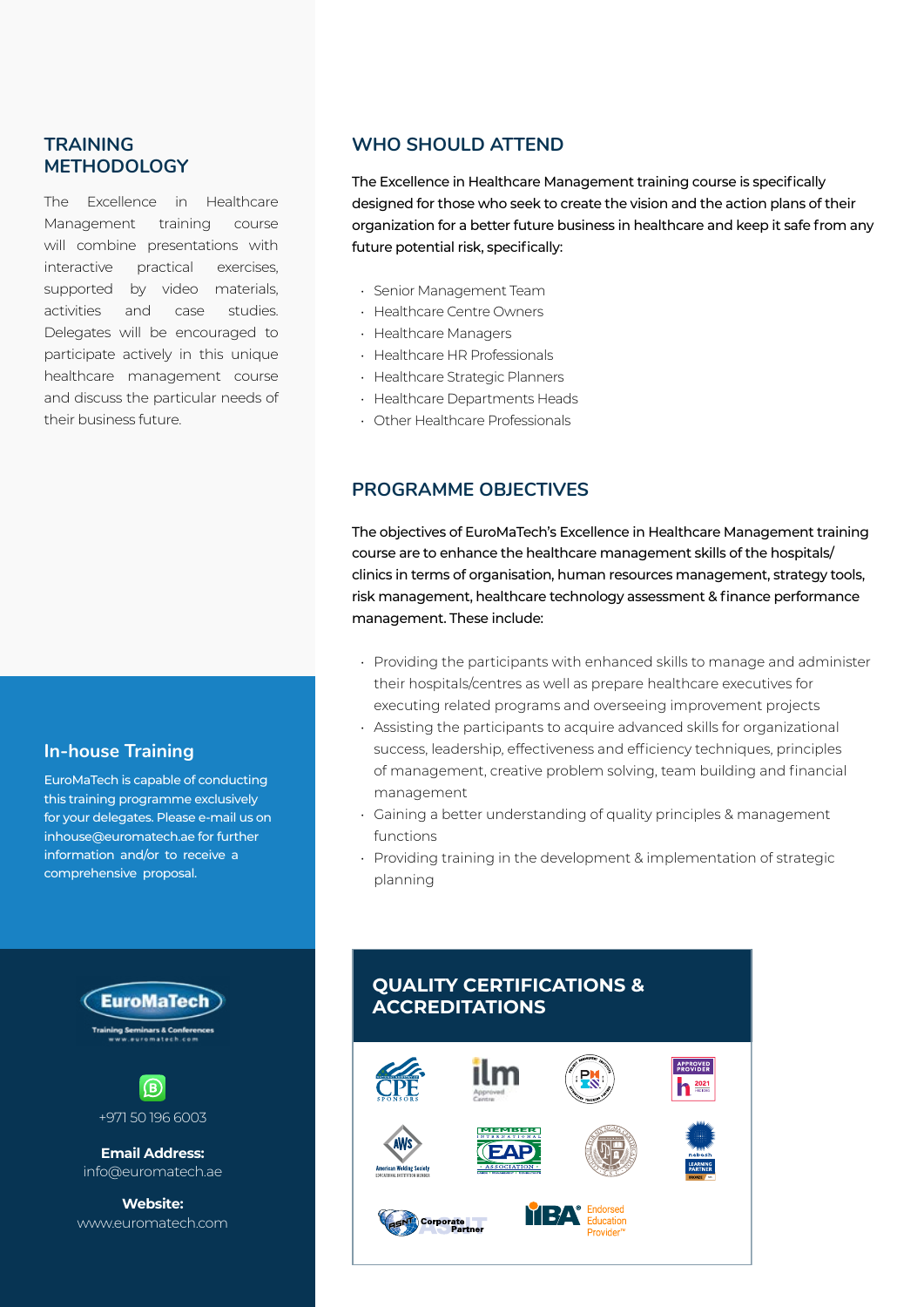# **COURSE OUTLINE**



#### **Day 1**

#### Fundamentals of Health and Hospital Administration

- Health Problems
- Components of healthcare system
- Functions of the HC System
- HC System Model
- Health System Key Players
- Environment and Health • Core Public Health
- Functions
- World Health Systems
- Hot Topics in Global Health
- The Social Determinants
- Ten Tips for Better Health

# **Day 2**

#### Planning Quality in **Organizations**

- Strategic Planning Process
- Levels of Planning
- The Essentials for Good Relationships
- Relationships and Results
- 10-Step Model
- Operational Planning
- Required Plans for Hospital Accreditation
- Example of a PI Program Document in HCO
- Leadership in Healthcare
- Focus on Followers
- Exceptional Leadership
- 16 Critical Competencies for Healthcare Executives

## **Day 3**

#### Management of Information for Healthcare Quality Leaders

- Scientific Credibility
- Hypotheses
- Steps of An Experiment
- Types of Data & Surveying
- Sampling and Sample Size
- HC Quality Tools
- Dead Horse Theory
- Quality and Evidence
- Based Health Management
- Healthcare Quality
- Performance Measures
- Crossing the Quality Chasm

# **Day 4**

#### Healthcare Standards

- Applications of Standards
- Clinical Settings
- Administrative Settings
- Types of Standards/ Indicators
- Types of Standards
- Use of Standards
- Measuring Standards
- Measuring Indicators
- Methodology for Developing Indicators
- System Elements
- Quality Characteristics
- Classification of Indicators

## **Day 5**

#### Assess Appropriateness

- Assess Validity
- Assess Reliability
- Assess for Clarity
- Assess for Realistic and Applicability
- Examples of Indicators
- Healthcare Culture
- Intercultural Communication Strategies for Hospice Staff
- Ways to Strengthen a Corporate Culture!
- Programme Review